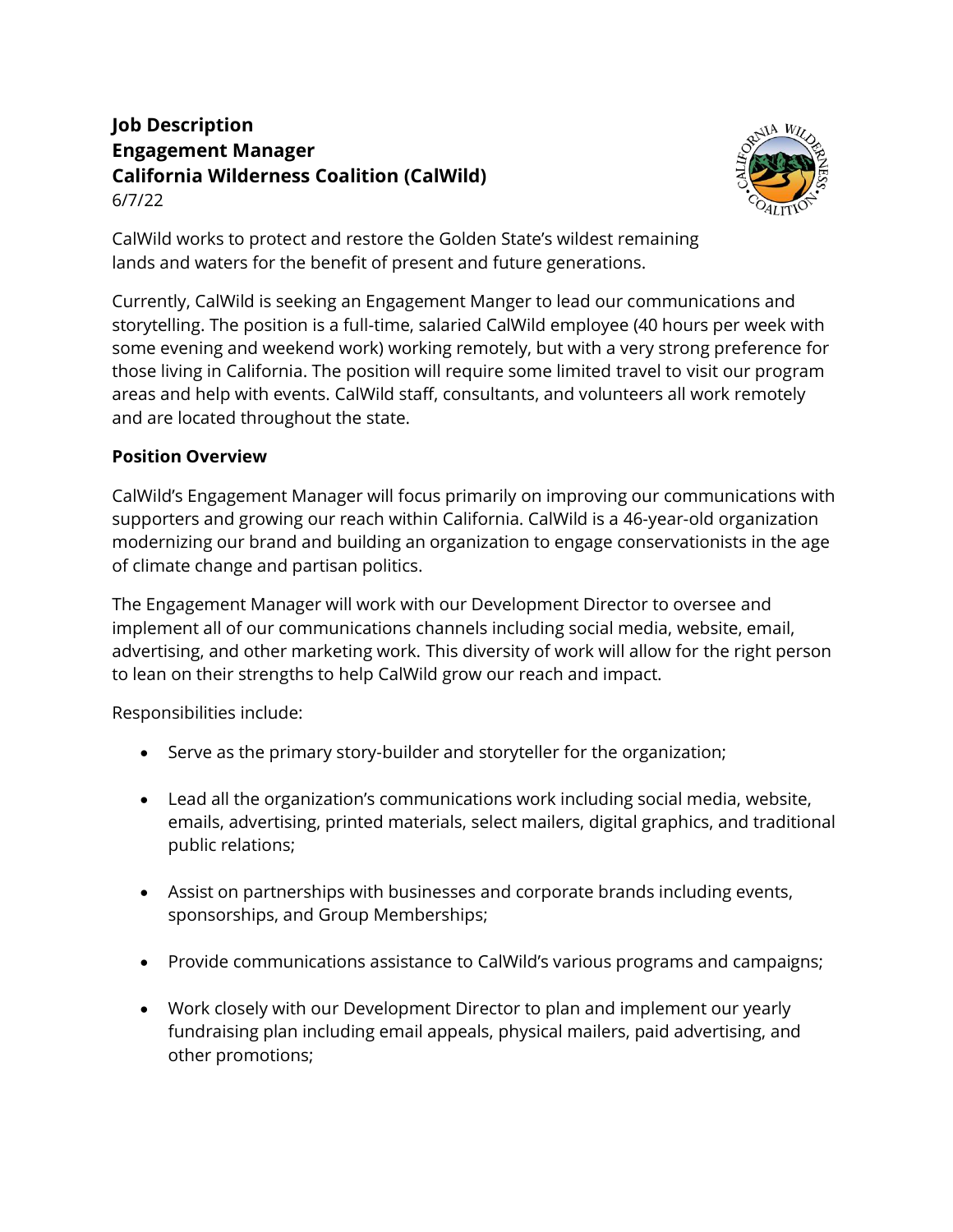- Collaborate with our marketing consultant on developing a consistent look and feel as well as messaging for the organization;
- Assist the Development Director in managing our donor database (EveryAction), including data entry, implementing best practices, list-building and segmentation, and targeting materials to solicit both existing donors and prospects;
- Assist program staff in the development of content based on our programmatic work;
- Manage, update, and improve the CalWild website (WordPress) with assistance from Development Director; and
- Regularly produce content including social media posts, blogs, website updates, blog entries, hard copy newsletters and year-end report, and photos for CalWild's administrative staff

Desired Qualifications:

- A strong, personal commitment to conservation. A demonstrated passion to protecting California's public lands is preferred
- Proven, compelling writing skills including social media posts, organizational emails, blogs, other organizational material
- Demonstrated experience with managing social media channels and websites for an organization or other group
- Experience working within a customer relationship management (CRM) system
- Skilled in word processing and spreadsheet software such as Microsoft Word/Office and Google Docs/Sheets
- Skilled in graphic design including experience with Adobe Suite
- A willingness to work collaboratively with people of diverse backgrounds and interests
- A willingness to travel to see CalWild's program work and events several times a year
- Experience promoting and managing events a plus
- Capacity to be self-directed and self-motivated in your work
- Experience in conservation activism and community organizing are preferred, though not required